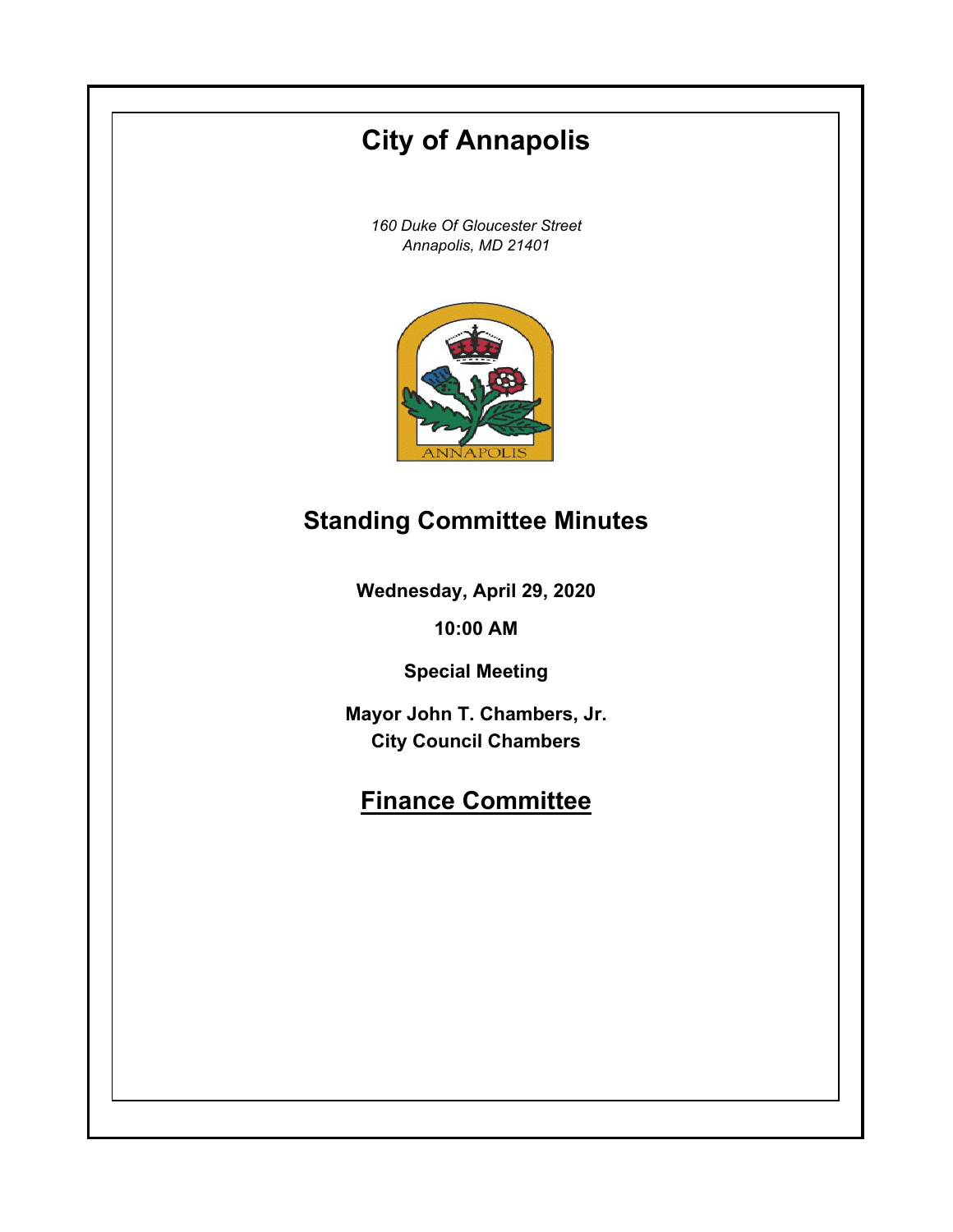## 1. Call To Order

**Chairman Arnett called the meeting to order at 10:00 a.m.**

2. Roll Call

**Present:** 3 - Alderman Arnett, Alderman Paone and Alderwoman Finlayson

3. Approval of Agenda (any changes to the agenda should be made here)

#### **Alderman Paone moved to adopt the Regular Meeting Agenda. Seconded. A roll call vote was taken. The motion CARRIED by the following vote:**

**Aye:** 3 - Alderman Arnett, Alderman Paone and Alderwoman Finlayson

### 4. Business before Committee

## **a. Approval of Minutes**

[FC04.27.20](http://annapolismd.legistar.com/gateway.aspx?m=l&id=/matter.aspx?key=4759) Approval of Minutes for the Regular Meeting

#### **Alderwoman Finlayson moved to approve. Seconded. A roll call vote was taken. The motion CARRIED by the following vote:**

- **Aye:** 3 Alderman Arnett, Alderman Paone and Alderwoman Finlayson
- [ID-122-20](http://annapolismd.legistar.com/gateway.aspx?m=l&id=/matter.aspx?key=4755) Committee Discussions/Deliberations

#### Community Grants

Assistant City Manager Farrow, Alderwoman Tierney, Alderman Gay, City Manager Jarrell, and Finance Director Dickinson were present and addressed the committee. Assistant City Manager Farrow will provide an updated Community Grants list based on the Finance Committee's recommendations.

[ID-123-20](http://annapolismd.legistar.com/gateway.aspx?m=l&id=/matter.aspx?key=4756) Report Discussions and Preparation

No action taken

5. General Discussion

### **Update from the Finance Director**

No action taken

#### 6. Adjournment

**Upon motion duly made, seconded and adopted, the meeting was adjourned at 12:12 p.m.**